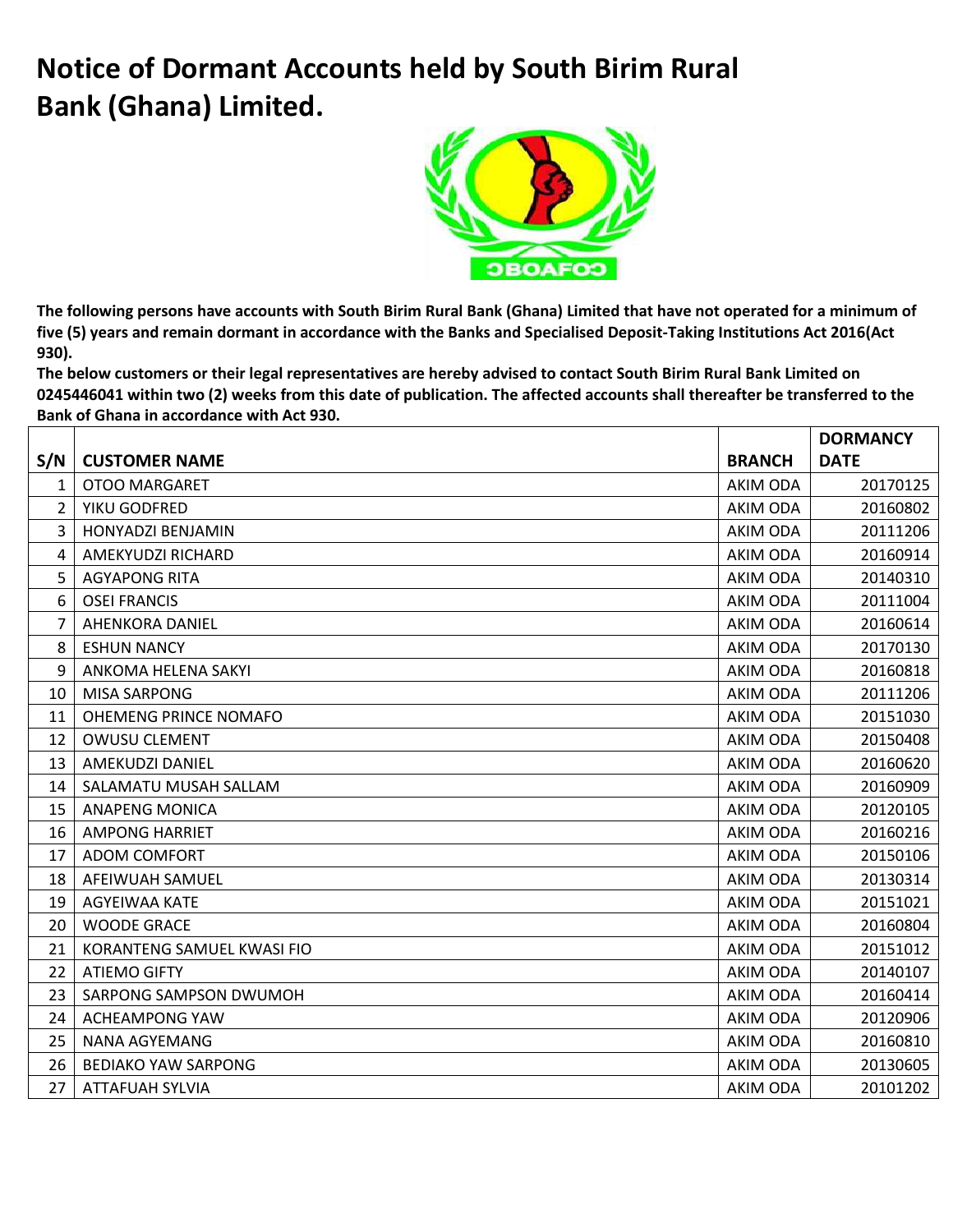| 28       | <b>APPIAH COMFORT</b>                                                  | AKIM ODA             | 20160411             |
|----------|------------------------------------------------------------------------|----------------------|----------------------|
| 29       | AMUZU AGBOZO SETH                                                      | AKIM ODA             | 20160303             |
| 30       | <b>MENSAH BEATRICE APPIAH</b>                                          | AKIM ODA             | 20130712             |
| 31       | <b>KWANING SAMUEL KWABENA</b>                                          | AKIM ODA             | 20101108             |
| 32       | PETEY KWABENA                                                          | AKIM ODA             | 20120622             |
| 33       | <b>DEBRAH JANET</b>                                                    | AKIM ODA             | 20150608             |
| 34       | KYEIWAA YAA                                                            | AKIM ODA             | 20150522             |
| 35       | <b>OWARE GERTRUD HELLEN</b>                                            | AKIM ODA             | 20130613             |
| 36       | APPIAH AGNES                                                           | AKIM ODA             | 20160721             |
| 37       | ASIEDU ISAAC OBUOBI                                                    | <b>AKIM ODA</b>      | 20160412             |
| 38       | ADDO MICHEAL SIAW                                                      | AKIM ODA             | 20130103             |
| 39       | <b>OWUSU BANAHENE</b>                                                  | AKIM ODA             | 20120215             |
| 40       | FOSUHENEMAA ATTAFUAH RITA                                              | AKIM ODA             | 20101028             |
| 41       | <b>OKYERE DORIS</b>                                                    | <b>AKIM ODA</b>      | 20141009             |
| 42       | <b>FOSU ALICE</b>                                                      | AKIM ODA             | 20140902             |
| 43       | <b>OWUSU ABOAGYE</b>                                                   | AKIM ODA             | 20101026             |
| 44       | <b>TANKO BEREKISU</b>                                                  | AKIM ODA             | 20121016             |
| 45       | <b>DERMAN DORIS</b>                                                    | AKIM ODA             | 20101224             |
| 46       | <b>ASIEDU MARY</b>                                                     | AKIM ODA             | 20151022             |
| 47       | <b>KWANNING S K</b>                                                    | AKIM ODA             | 20110114             |
| 48       | NSOMOAMOAH MEMORIAL FUND                                               | AKIM ODA             | 20160815             |
| 49       | VOICE OF THE LORD EVANGELICAL CHURCH                                   | AKIM ODA             | 20161111             |
| 50       | A E A MEMORIAL PTA PRIMARY ACCOUNT                                     | AKIM ODA             | 20151030             |
| 51       | BETHEL METHODIST UNION WELFARE SOCIETY COMMUNITY                       | AKIM ODA             | 20130906             |
| 52       | ODA NKWANTANUM SDA CHURCH                                              | AKIM ODA             | 20140714             |
| 53       | ELITE SCHOOL COMPLEX PTA                                               | AKIM ODA             | 20151030             |
| 54       | P B C LIMITED ODA DISTRICT MARKETING CLERKS WELFARE ASS                | AKIM ODA             | 20140911             |
| 55       | LEBENE FUNERAL SOCIETY                                                 | AKIM ODA             | 20110615             |
| 56       | ODA ZONAL COOKS ASSOCIATION                                            | AKIM ODA             | 20111228             |
| 57       | PRESBYTERS UNION ODA EMMANUEL                                          | AKIM ODA             | 20130611             |
| 58       | MARANATHA BENEVOLENCE GROUP                                            | AKIM ODA             | 20110331             |
| 59       | ASSOCIATION OF MUSLIM WOMEN                                            | AKIM ODA             | 20110620             |
| 60       | UNITED FAITH TABERNACLE CHURCH DISTRICT ACCOUNT                        | AKIM ODA             | 20140430             |
| 61       | ST FRANCIS SEN HIGH TECH SCHOOL LOCAL TEACHERS AND EDUCATIONAL WORKERS | AKIM ODA             | 20140918             |
| 62       | ASONA NUMBER 1 FAMILY GYADAM                                           | AKIM ODA             | 20130528             |
| 63       | <b>ODASCO SUCCESS FELLOWSHIP</b>                                       | AKIM ODA             | 20160318             |
| 64<br>65 | <b>JAMAICA KEEP FIT CLUB</b><br>COP YOUTH MINISTRY QUARTERS ASSEMBLY   | AKIM ODA             | 20110728<br>20110104 |
| 66       | <b>GUILD FELLOWSHIP OF METHODIST CHURCH GHANA</b>                      | AKIM ODA<br>AKIM ODA | 20130606             |
| 67       | MR STEPHEN NYARKO AND REGINA NYARKO                                    | AKIM ODA             | 20160121             |
| 68       | EPISCOPAL HOLY TEMPLE CHURCH                                           | AKIM ODA             | 20141104             |
| 69       | ADJOBUE DEVELOPMENT SOCIETY                                            | AKIM ODA             | 20140218             |
| 70       | AKROSO ZONGO CO OPERATIVE PALM OIL SOCEITY                             | AKIM ODA             | 20140206             |
| 71       | ODA NKWANTA WATER AND SANITATION COMMITTEE                             | AKIM ODA             | 20110810             |
| 72       | HISTORIC ADVENT CHURCH                                                 | AKIM ODA             | 20160408             |
| 73       | <b>NYAKOA AFUA</b>                                                     | AKIM ODA             | 20120329             |
| 74       | NYANTEH ADWOA                                                          | AKIM ODA             | 20120807             |
|          |                                                                        |                      |                      |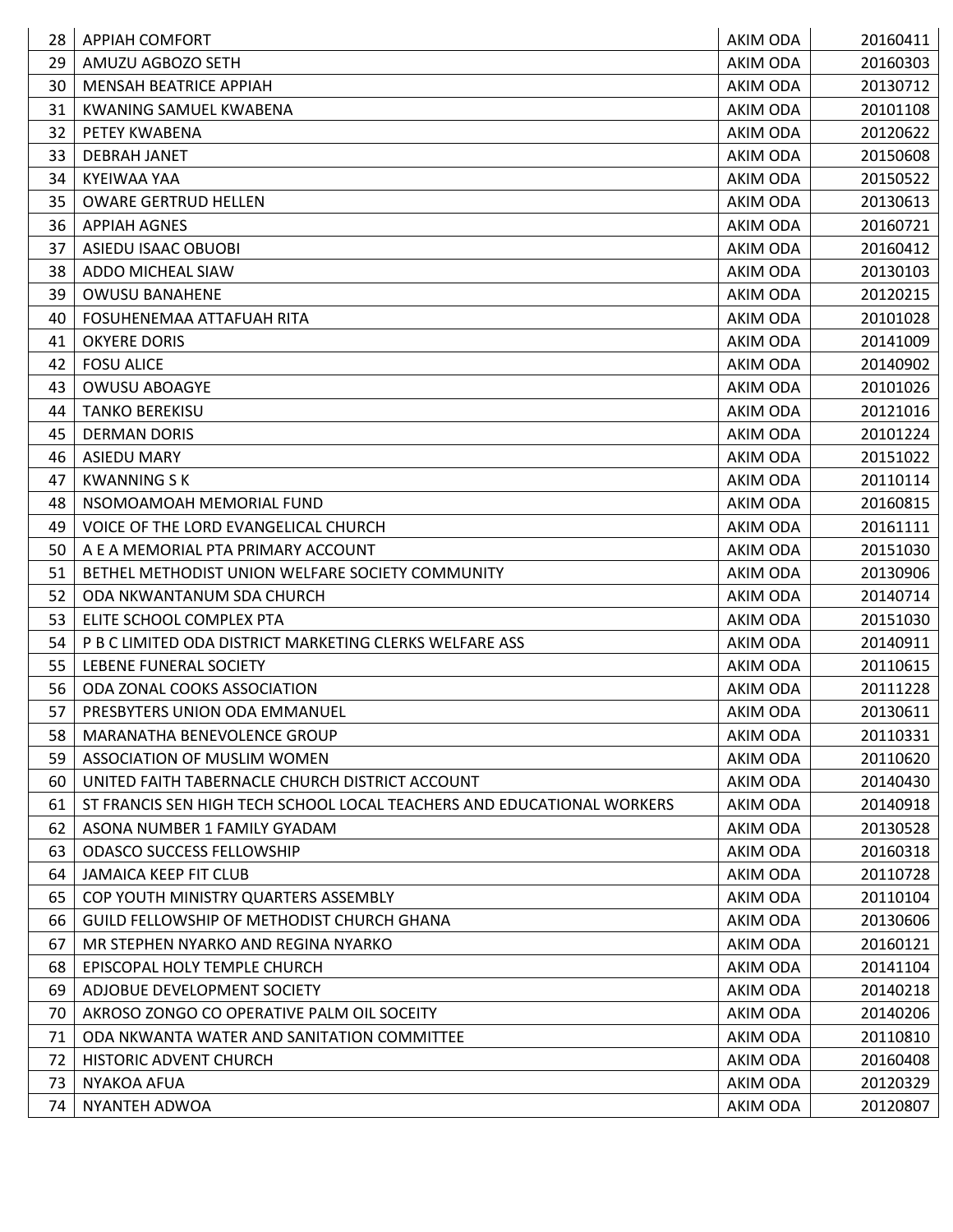| 75  | AFFUM OBENEWAA VIDA                 | AKIM ODA        | 20151012 |
|-----|-------------------------------------|-----------------|----------|
| 76  | KWAME SAMUEL WUBA                   | <b>AKIM ODA</b> | 20110805 |
| 77  | <b>OPOKU KOFI</b>                   | AKIM ODA        | 20150616 |
| 78  | <b>DARKO SOPHIA</b>                 | AKIM ODA        | 20130311 |
| 79  | EMMANUEL GROUP COCOA ABRABOPA ZEVOR | AKIM ODA        | 20111209 |
| 80  | <b>APPIAH GEORGINA</b>              | AKIM ODA        | 20110811 |
| 81  | <b>KOJO SEIKO</b>                   | AKIM ODA        | 20140121 |
| 82  | ODA ZONGO MOSQUE AKIM ODA           | AKIM ODA        | 20130521 |
| 83  | <b>DOMINA EMMANUEL</b>              | AKIM ODA        | 20160411 |
| 84  | <b>KEYEKE ISAAC</b>                 | AKIM ODA        | 20120622 |
| 85  | UNIQUE STAFF WELFARE ASS. ODA       | AKIM ODA        | 20130125 |
| 86  | <b>SASU KOFI</b>                    | AKIM ODA        | 20160215 |
| 87  | NYAME YE ODO FARMERS ASS.GYEWANI    | AKIM ODA        | 20120523 |
| 88  | ODA NKWANTA L.A. WELFARE            | AKIM ODA        | 20160727 |
| 89  | ATTA-ANNAN GEORGE                   | AKIM ODA        | 20131016 |
| 90  | LOVE OF THE GOD TRADERS ASSOCIATION | <b>AKIM ODA</b> | 20161201 |
| 91  | <b>OSEI-BOAKYE LEROY</b>            | AKIM ODA        | 20150408 |
| 92  | PENTECOST STUDENT AND ASSOCIATE     | <b>AKIM ODA</b> | 20151030 |
| 93  | <b>EMMANUEL K. OHENE</b>            | AKIM ODA        | 20130325 |
| 94  | <b>ADONU CHARLES</b>                | <b>AKIM ODA</b> | 20160726 |
| 95  | <b>OWUSU JOSEPH</b>                 | AKIM ODA        | 20160831 |
| 96  | <b>OBENG BERNICE</b>                | <b>AKIM ODA</b> | 20150901 |
| 97  | <b>AMENE JULIANA</b>                | AKIM ODA        | 20150205 |
| 98  | ABENASE PRESBY YOUNG PEOPLES GUILD  | AKIM ODA        | 20150316 |
| 99  | <b>MICAH DORA</b>                   | AKIM ODA        | 20170131 |
| 100 | ODA NKWANTA PRESBY WELFARE ASSOCIAT | AKIM ODA        | 20160926 |
| 101 | MIREKU AKOSUA ELIZABETH             | AKIM ODA        | 20160114 |
| 102 | GYAHA AKUAPEM MMOA KUO              | AKIM ODA        | 20151030 |
| 103 | THE BLOOD OF JESUS PROPHETIC        | AKIM ODA        | 20161130 |
| 104 | YEBOAH PHILOMENA                    | AKIM ODA        | 20150529 |
| 105 | <b>DAME MARGARET</b>                | AKIM ODA        | 20151030 |
| 106 | AKOTEKROM PRESBYTERIAN CH WELFARE   | AKIM ODA        | 20160809 |
| 107 | <b>OSEI PETER</b>                   | AKIM ODA        | 20160620 |
| 108 | ADJEI-TWUM SAMPSON                  | AKIM ODA        | 20151214 |
| 109 | AMPOFOWAA MARY                      | AKIM ODA        | 20160118 |
| 110 | HENEKU STEPHEN ENOCH                | AKIM ODA        | 20151030 |
| 111 | ADU KOFI SAMUEL                     | AKIM ODA        | 20151030 |
| 112 | AMPOMAA AKOSUA ERNESTINA            | AKIM ODA        | 20151008 |
| 113 | THE APOSTOLIC CH APOLI NINGO ASSEMB | AKIM ODA        | 20160531 |
| 114 | CATHOLIC CHARISMATIC RENEWAL ODA DE | AKIM ODA        | 20160304 |
| 115 | <b>WATCHMEN ASSOCIATION</b>         | AKIM ODA        | 20170202 |
| 116 | ABRAHAM NORMAN                      | AKIM ODA        | 20150910 |
| 117 | ANSAWOE KWAME EMMANUEL              | AKIM ODA        | 20160916 |
| 118 | DANSO-GYIMAH DANIEL                 | AKIM ODA        | 20170213 |
| 119 | OKYEAME POKU FAMILY                 | AKIM ODA        | 20161110 |
| 120 | <b>OWUSU ELIZABETH</b>              | AKIM ODA        | 20121012 |
| 121 | <b>TAWIA GRACE</b>                  | AKIM ODA        | 20131104 |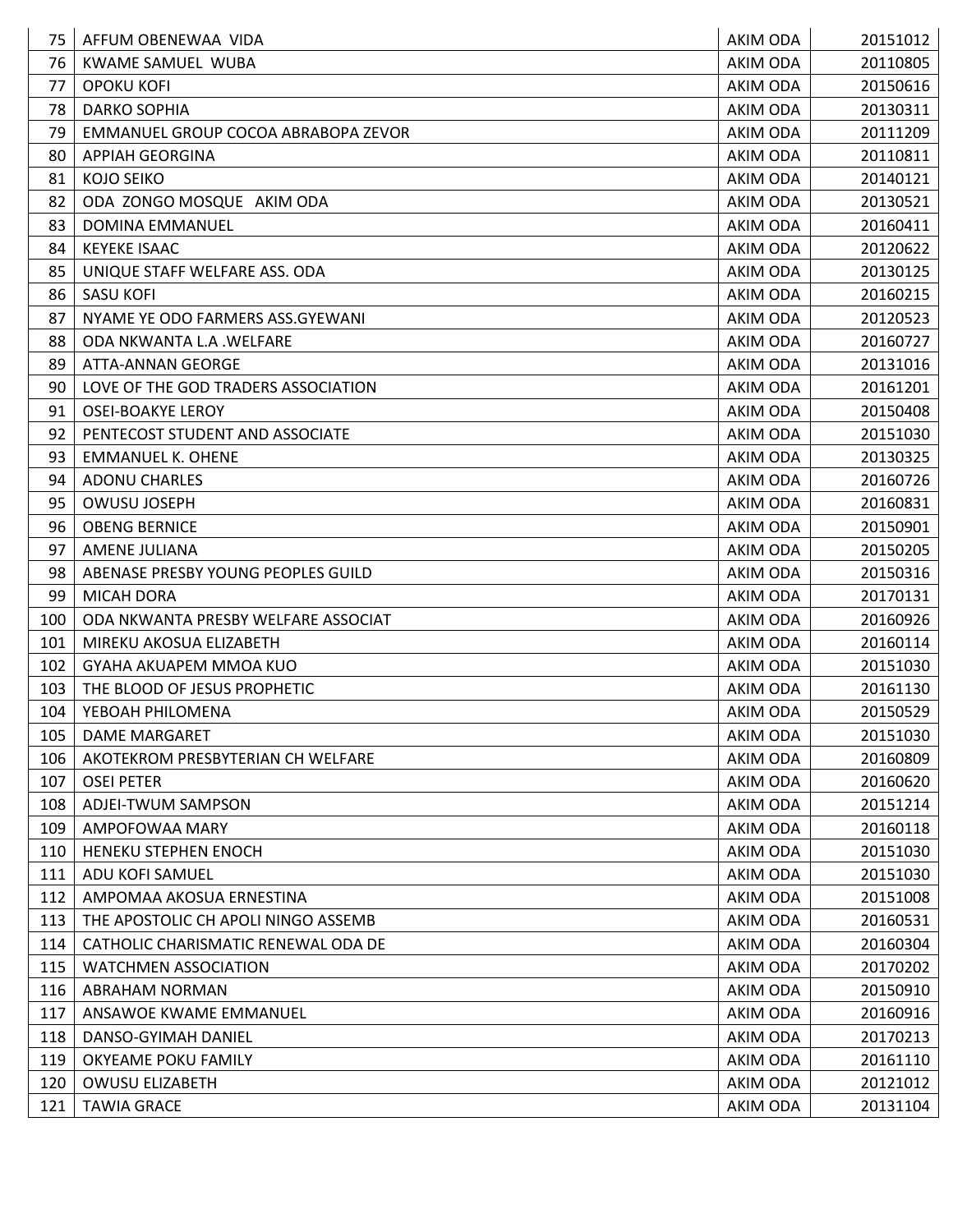| 122 | ASSUMAN AKOM                                             | AKIM ODA        | 20120110 |
|-----|----------------------------------------------------------|-----------------|----------|
| 123 | AMANKWAH EMMANUEL                                        | <b>AKIM ODA</b> | 20120824 |
| 124 | <b>OWUSU EBENEZER</b>                                    | AKIM ODA        | 20121001 |
| 125 | AMPADU JOSEPH KWAME                                      | AKIM ODA        | 20140522 |
| 126 | ANDOH KYEREWAA                                           | AKIM ODA        | 20130410 |
| 127 | ASARE SAMUEL KWABENA                                     | AKIM ODA        | 20130411 |
| 128 | AFATSAO ISAAC                                            | AKIM ODA        | 20130411 |
| 129 | <b>ASARE YAW</b>                                         | <b>AKIM ODA</b> | 20120208 |
| 130 | AKAKPO YAW                                               | AKIM ODA        | 20130411 |
| 131 | <b>ANDOH ANITA</b>                                       | <b>AKIM ODA</b> | 20130412 |
| 132 | <b>ANDOH ASARE</b>                                       | AKIM ODA        | 20130410 |
| 133 | DJIKUNU NANA YAW ASARE                                   | AKIM ODA        | 20130410 |
| 134 | <b>ENNINSON FRANCIS KWABENA</b>                          | AKIM ODA        | 20140815 |
| 135 | <b>EKPOR KWASI</b>                                       | AKIM ODA        | 20130410 |
| 136 | OFORI SASU SAMUEL                                        | AKIM ODA        | 20110228 |
| 137 | <b>SEFAKOR LADI</b>                                      | AKIM ODA        | 20130412 |
| 138 | NKRUMAH HARRIET ABENA                                    | AKIM ODA        | 20170106 |
| 139 | <b>SAMARI STEPHEN</b>                                    | AKIM ODA        | 20140528 |
| 140 | <b>GARO FRANCIS</b>                                      | AKIM ODA        | 20131118 |
| 141 | YAHAYA ABDULAI                                           | AKIM ODA        | 20140827 |
| 142 | <b>KLAH JOYCE</b>                                        | AKIM ODA        | 20120601 |
| 143 | <b>BARNES RICHARD</b>                                    | AKIM ODA        | 20140228 |
| 144 | <b>HALIGAH EMMANUEL</b>                                  | AKIM ODA        | 20120808 |
| 145 | <b>KWAO HANSON</b>                                       | AKIM ODA        | 20120808 |
| 146 | ANSAH ISAAC                                              | AKIM ODA        | 20120507 |
| 147 | OWUSU FRANCISCA GLADYS                                   | AKIM ODA        | 20130502 |
| 148 | <b>AMPOFO PETER</b>                                      | AKIM ODA        | 20120120 |
| 149 | MAAME ATOMANII MEMORIAL A C                              | AKIM ODA        | 20121010 |
| 150 | ADUBIASE ASABEDE PRAHO UNION                             | AKIM ODA        | 20140411 |
| 151 | ODA ATTAFUAH LA PRIMARY SCHOOL KG                        | AKIM ODA        | 20150828 |
| 152 | DISTRICT LABOUR OFFICER                                  | AKIM ODA        | 20120627 |
| 153 | PRESBYTERIAN CHURCH OF GHANA ODA DISTRICT CANOPY ACCOUNT | AKIM ODA        | 20161007 |
| 154 | <b>COMMUNITY WATER AND SANITATION</b>                    | AKIM ODA        | 20110428 |
| 155 | <b>GHANA NATIONAL ASSOCIATION OF GARAGES</b>             | AKIM ODA        | 20120328 |
| 156 | <b>KWADWO BRAKO</b>                                      | AKIM ODA        | 20131220 |
| 157 | <b>ENTSEI PAULINA</b>                                    | AKIM ODA        | 20170103 |
| 158 | <b>AHENKORAH MAVIS</b>                                   | AKIM ODA        | 20170125 |
| 159 | <b>FRIMPONG SAMUEL KWASI</b>                             | AKIM ODA        | 20130719 |
| 160 | <b>TWUM -BARIMA</b>                                      | AKIM ODA        | 20120507 |
| 161 | DADIESOABA FARMERS GROUP DADIESO                         | AKIM ODA        | 20140711 |
| 162 | <b>AHYIA KOFI</b>                                        | <b>AKIM ODA</b> | 20120723 |
| 163 | MENSAH JULIANA                                           | AKIM ODA        | 20130410 |
| 164 | YAW ANTWI ODA                                            | AKIM ODA        | 20120622 |
| 165 | <b>OTWERI</b>                                            | AKIM ODA        | 20121023 |
| 166 | ADJEI JOYCE                                              | AKIM ODA        | 20130705 |
| 167 | ODA METHODIST BOOK SHOP 2                                | AKIM ODA        | 20140204 |
| 168 | BEMPONG KWABENA- ANKOMAH                                 | AKIM ODA        | 20131004 |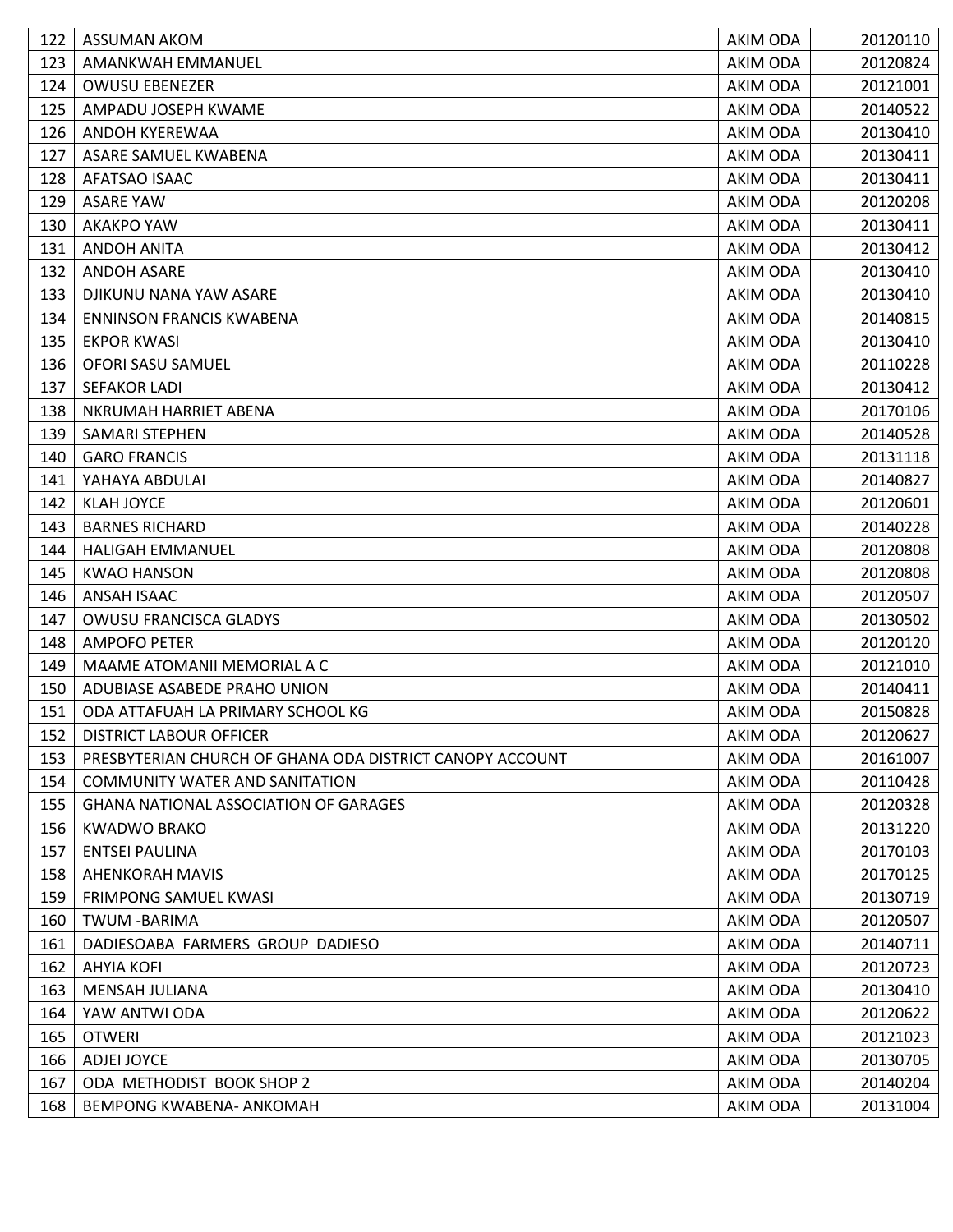| 169 | <b>NYARKO ERIC - GEORGE</b>         | AKIM ODA        | 20150917 |
|-----|-------------------------------------|-----------------|----------|
| 170 | THE TWELVE APOSTLES CHURCH OF GHANA | <b>AKIM ODA</b> | 20160202 |
| 171 | DAHANATU LATEEF                     | <b>AKIM ODA</b> | 20130815 |
| 172 | AMOAH YAW                           | <b>AKIM ODA</b> | 20160909 |
|     |                                     | AKIM            |          |
| 173 | AMPOFOWAA AMMA                      | APERADE         | 20130930 |
|     |                                     | AKIM            |          |
| 174 | KORANG DORIS ADWOA                  | APERADE         | 20130702 |
|     |                                     | AKIM            |          |
| 175 | <b>ADU CECILIA</b>                  | APERADE         | 20110520 |
|     |                                     | AKIM            |          |
| 176 | <b>MENSAH ISAAC</b>                 | APERADE         | 20110208 |
|     |                                     | AKIM            |          |
| 177 | <b>NKRUMAH KWAME</b>                | APERADE         | 20110303 |
|     |                                     | AKIM<br>APERADE |          |
| 178 | NANA ADWOA                          | AKIM            | 20130918 |
| 179 | <b>ODURAA COMFORT</b>               | APERADE         | 20111024 |
|     |                                     | AKIM            |          |
| 180 | <b>SOGO PETER</b>                   | APERADE         | 20151022 |
|     |                                     | AKIM            |          |
| 181 | APPIAH YAW ALBERT                   | APERADE         | 20110408 |
|     |                                     | AKIM            |          |
| 182 | <b>ANIMAH MARGARET</b>              | APERADE         | 20140213 |
|     |                                     | AKIM            |          |
| 183 | <b>NYARKO KWEKU</b>                 | APERADE         | 20120313 |
|     |                                     | AKIM            |          |
| 184 | <b>ABROKWA JONAS</b>                | APERADE         | 20111114 |
|     |                                     | AKIM            |          |
| 185 | WONSOM WONE NIPA SOCIETY            | APERADE         | 20150707 |
|     |                                     | AKIM            |          |
| 186 | <b>AKOMANING PHILIP</b>             | APERADE         | 20150731 |
|     |                                     | AKIM<br>APERADE |          |
| 187 | <b>AMOAH VERA</b>                   | AKIM            | 20140117 |
| 188 | <b>APPIAH EDWARD</b>                | APERADE         | 20130722 |
|     |                                     | AKIM            |          |
| 189 | <b>ASARE II</b>                     | APERADE         | 20160311 |
|     |                                     | AKIM            |          |
| 190 | <b>NKRUMAH KWAMI</b>                | APERADE         | 20150526 |
|     |                                     | AKIM            |          |
| 191 | OWUSU JOHNSON E                     | APERADE         | 20110218 |
|     |                                     | AKIM            |          |
| 192 | <b>OWUSU ANDREWS</b>                | APERADE         | 20150901 |
|     |                                     | AKIM            |          |
| 193 | WOMEN DEVELOPMENT FUND              | APERADE         | 20130419 |
|     |                                     | AKIM            |          |
| 194 | PEPPRAH KWAME                       | <b>ASENE</b>    | 20160616 |
|     |                                     | AKIM            |          |
| 195 | <b>ABOAGYE KOFI</b>                 | <b>ASENE</b>    | 20160913 |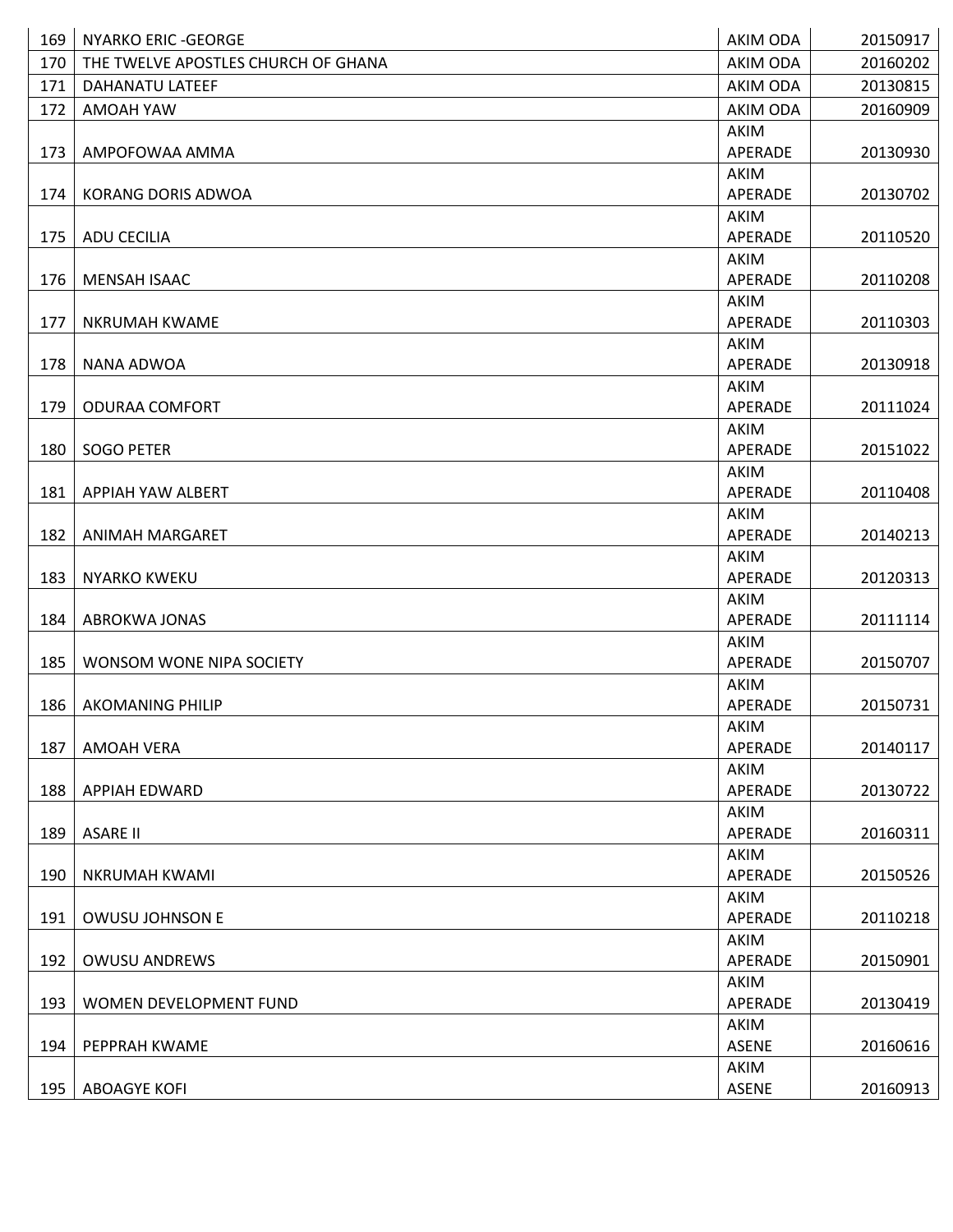|     |                                           | AKIM                 |          |
|-----|-------------------------------------------|----------------------|----------|
| 196 | <b>BOSMPEM SAMUEL KWABENA</b>             | <b>ASENE</b>         | 20160914 |
|     |                                           | AKIM                 |          |
| 197 | <b>AFIA ALICE</b>                         | <b>ASENE</b>         | 20151012 |
|     |                                           | AKIM                 |          |
| 198 | <b>ABEBRESE ABENA</b>                     | <b>ASENE</b>         | 20120903 |
|     |                                           | AKIM                 |          |
| 199 | <b>NAZIF ABDULLAH</b>                     | <b>ASENE</b>         | 20140206 |
|     |                                           | AKIM                 |          |
| 200 | <b>ANTWI CHARLES</b>                      | <b>ASENE</b>         | 20150317 |
|     |                                           | AKIM                 |          |
| 201 | <b>KWAME ISAAC</b>                        | <b>ASENE</b>         | 20150923 |
|     |                                           | AKIM                 |          |
| 202 | AMOAKOAH YAA                              | <b>ASENE</b>         | 20160114 |
|     |                                           | AKIM                 |          |
| 203 | <b>ASOMANING KOFI</b>                     | <b>ASENE</b>         | 20160219 |
|     |                                           | AKIM                 |          |
| 204 | <b>AHENKORAH KWAKYE</b>                   | <b>ASENE</b>         | 20140905 |
|     |                                           | AKIM                 |          |
| 205 | <b>AGBEKO FRANK</b>                       | <b>ASENE</b>         | 20111114 |
|     |                                           | AKIM                 |          |
| 206 | <b>DONKOR ABENA</b>                       | <b>ASENE</b>         | 20130909 |
|     |                                           | AKIM                 |          |
| 207 | <b>GYIMAAH OHENE</b>                      | <b>ASENE</b>         | 20160413 |
|     |                                           | AKIM                 |          |
| 208 | ASENE LOCAL COUNCIL OF CHURCH             | <b>ASENE</b>         | 20150911 |
|     |                                           | AKIM                 |          |
| 209 | MOFRAM METHODIST CHURCH                   | <b>ASENE</b>         | 20140930 |
|     |                                           | AKIM                 |          |
| 210 | BATABI COCOA NKOSUO KUO                   | <b>ASENE</b>         | 20140221 |
|     |                                           | AKIM                 |          |
| 211 | THE CHRIST APOSTOLIC CHURCH INT           | <b>ASENE</b>         | 20150129 |
|     | <b>GHANA PENTECOSTAL COUNCIL OF ASENE</b> | AKIM<br><b>ASENE</b> |          |
| 212 |                                           | AKIM                 | 20160819 |
| 213 | <b>KWAYE MARY AKUA</b>                    | <b>ASENE</b>         | 20151021 |
|     |                                           | AKIM                 |          |
| 214 | <b>GOD IS GREAT</b>                       | <b>ASENE</b>         | 20120131 |
|     |                                           | AKIM                 |          |
| 215 | <b>ENKAAKYI GROUP</b>                     | <b>ASENE</b>         | 20111014 |
|     |                                           | AKIM                 |          |
| 216 | <b>AFIA KORKOR</b>                        | <b>ASENE</b>         | 20120326 |
|     |                                           | AKIM                 |          |
| 217 | METHODIST CHURCH GH. ASUBOA SOCIETY       | <b>ASENE</b>         | 20160311 |
|     |                                           | AKIM                 |          |
| 218 | AKLOGA BELINDA                            | <b>ASENE</b>         | 20120420 |
|     |                                           | AKIM                 |          |
| 219 | <b>BAAH GRACE</b>                         | <b>ASENE</b>         | 20160812 |
|     |                                           | AKIM                 |          |
| 220 | <b>KYEI COMFORT</b>                       | <b>ASENE</b>         | 20141107 |
|     |                                           |                      |          |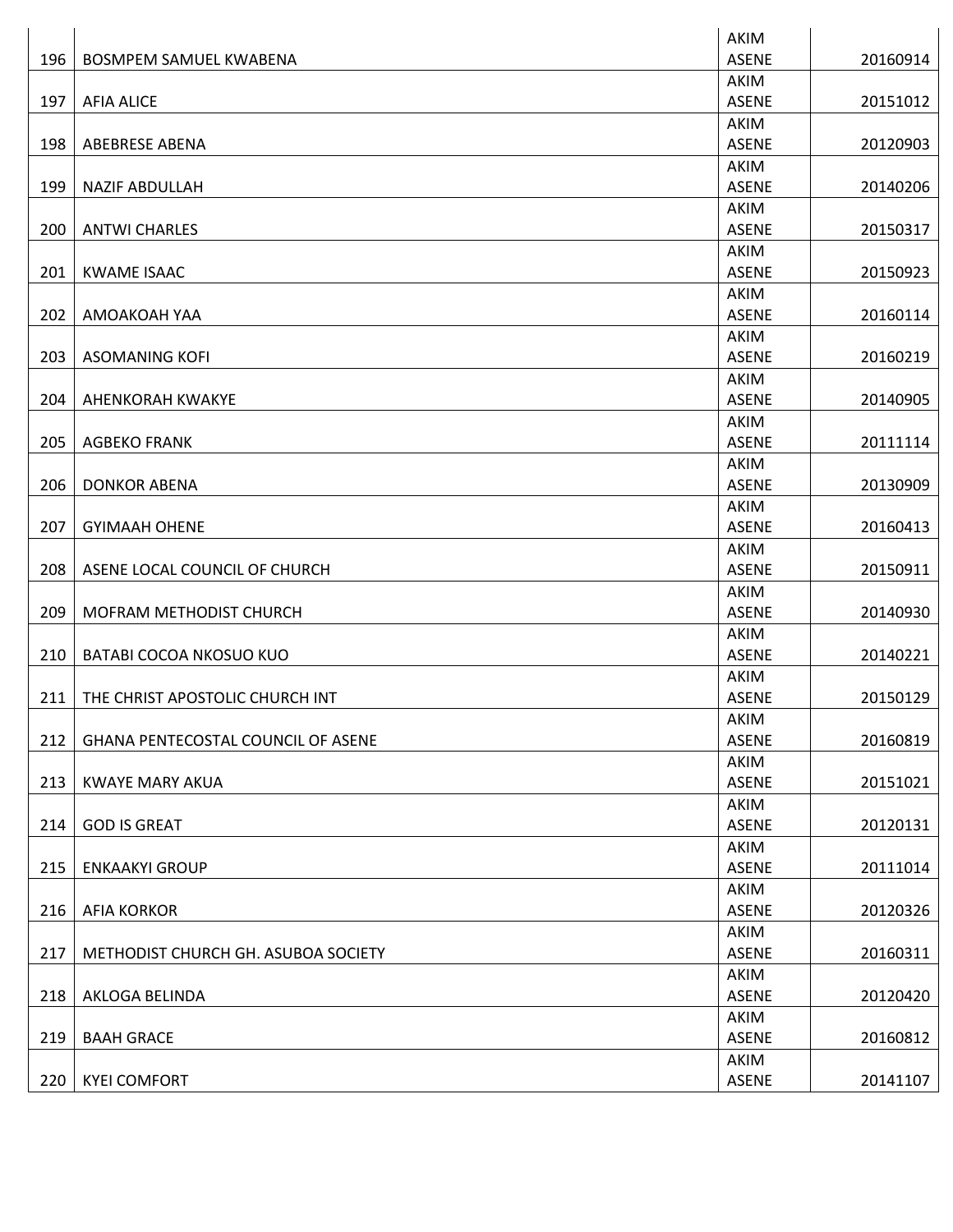|     |                                      | <b>AKIM</b>                 |          |
|-----|--------------------------------------|-----------------------------|----------|
| 221 | <b>ODURO EMELIA</b>                  | <b>ASENE</b>                | 20141118 |
|     |                                      | AKIM                        |          |
| 222 | LINK AND UNITY YOUTH CLUB            | <b>ASENE</b>                | 20150504 |
|     |                                      | <b>AKIM</b>                 |          |
| 223 | <b>GYASI ATTAFUAH MICHEAL</b>        | <b>ASENE</b>                | 20150917 |
|     |                                      | AKIM                        |          |
| 224 | AMOH KWEKU                           | <b>ASENE</b>                | 20150714 |
|     |                                      | AKIM                        |          |
| 225 | ASSEMBLIES OF GOD CHURCH(ASANTEMAN)  | <b>ASENE</b><br><b>AKIM</b> | 20170106 |
| 226 | <b>ARTHUR ROBERT</b>                 | <b>ASENE</b>                | 20150212 |
|     |                                      | AKIM                        |          |
| 227 | <b>ATTA AKOSUA</b>                   | <b>ASENE</b>                | 20151217 |
|     |                                      | AKIM                        |          |
| 228 | <b>KWADWOSIN FARMERS ASSOCIATION</b> | <b>ASENE</b>                | 20160729 |
|     |                                      | AKIM                        |          |
| 229 | <b>DJOGLI SEDEM</b>                  | <b>ASENE</b>                | 20130412 |
|     |                                      | <b>AKIM</b>                 |          |
| 230 | <b>ABOAGYE KOFI ROBERT</b>           | <b>ASENE</b>                | 20151218 |
|     |                                      | AKIM                        |          |
| 231 | <b>ASARE THOMPSON</b>                | <b>ASENE</b>                | 20170214 |
|     |                                      | AKIM                        |          |
| 232 | ABOAGYE BENJAMIN KWABENA             | <b>ASENE</b>                | 20130726 |
| 233 | <b>ANING GYAMFI</b>                  | AKIM<br><b>ASENE</b>        | 20150709 |
|     |                                      | AKIM                        |          |
| 234 | SEVENTH DAY SABBATH CHURCH           | <b>ASENE</b>                | 20130405 |
|     |                                      | AKIM                        |          |
| 235 | AGYEKUMWAA VIDA                      | <b>ASENE</b>                | 20160217 |
| 236 | <b>BOATENG VICTORIA</b>              | <b>AKWATIA</b>              | 20160610 |
| 237 | <b>FRIMPOMAAH MERCY</b>              | <b>AKWATIA</b>              | 20120518 |
| 238 | OHENEWAA JANET                       | AKWATIA                     | 20151124 |
| 239 | MANANU IBRAHIM A                     | <b>AKWATIA</b>              | 20161214 |
| 240 | <b>TAMINU SADIA</b>                  | AKWATIA                     | 20160324 |
| 241 | <b>ADEI THOMAS</b>                   | <b>AKWATIA</b>              | 20151006 |
| 242 | <b>ADZOGBLE FRANCIS</b>              | AKWATIA                     | 20161104 |
| 243 | AGBENYAGA VICENTIA                   | <b>AKWATIA</b>              | 20170124 |
| 244 | <b>ARTHUR MARY</b>                   | AKWATIA                     | 20120712 |
| 245 | <b>BOSOMPEM MATILDA</b>              | <b>AKWATIA</b>              | 20150506 |
| 246 | <b>ALIMI YARO</b>                    | AKWATIA                     | 20170124 |
| 247 | AMENYOR CHRISTOPHER                  | <b>AKWATIA</b>              | 20150604 |
| 248 | <b>IBRAHIM KARIM</b>                 | <b>AKWATIA</b>              | 20150911 |
| 249 | <b>BAMFO EVELYN</b>                  | <b>AKWATIA</b>              | 20161104 |
| 250 | SULEMAN M RABIU                      | <b>AKWATIA</b>              | 20150713 |
| 251 | AMOAH MARGARET AND BOAKYE JANET      | AKWATIA                     | 20160317 |
| 252 | BAFFOUR KWABENA APERKO               | <b>AKWATIA</b>              | 20140324 |
| 253 | <b>BUSUMURU NANA</b>                 | <b>AKWATIA</b>              | 20161230 |
| 254 | KELADZI LETICIA ELEMAWUSI            | <b>AKWATIA</b>              | 20130730 |
|     |                                      |                             |          |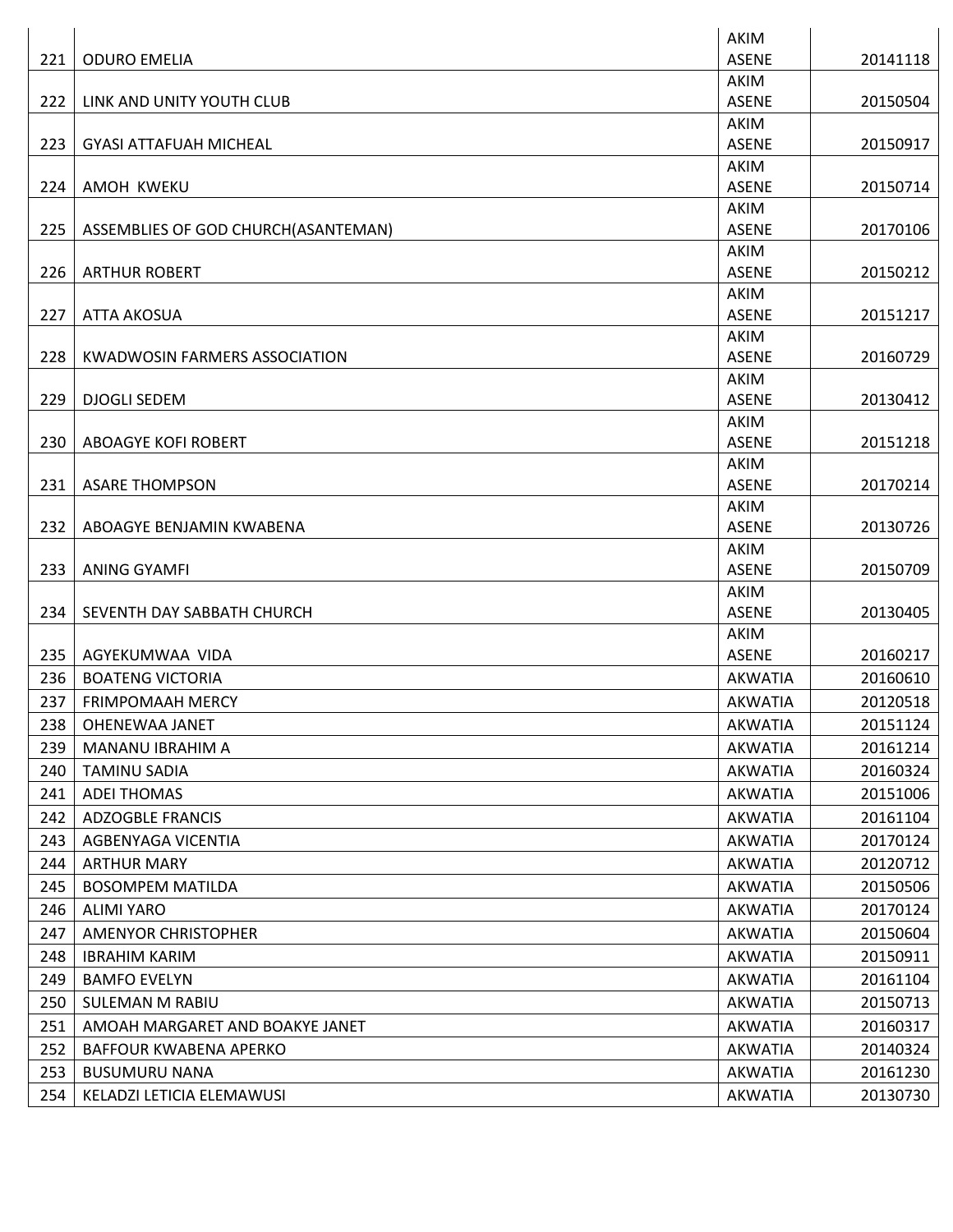| 255 | <b>OWUSU KWARTENG</b>               | <b>AKWATIA</b>               | 20150319 |
|-----|-------------------------------------|------------------------------|----------|
| 256 | <b>ANDIVY MONICA</b>                | <b>AKWATIA</b>               | 20111004 |
| 257 | AGBAMADO JULIANA                    | <b>AKWATIA</b>               | 20150630 |
| 258 | AMINA ABENA                         | <b>AKWATIA</b>               | 20101230 |
| 259 | <b>SULEMANA MORO</b>                | <b>AKWATIA</b>               | 20160422 |
| 260 | AFISAH KWAME DICKSON                | <b>AKWATIA</b>               | 20161012 |
| 261 | MOMO SULE                           | <b>AKWATIA</b>               | 20151217 |
| 262 | <b>OFORI ANTHONY</b>                | <b>AKWATIA</b>               | 20140106 |
| 263 | <b>OKYERE STEPHEN</b>               | <b>AKWATIA</b>               | 20150824 |
| 264 | <b>ISSAH ABDUL KARIM</b>            | <b>AKWATIA</b>               | 20140725 |
| 265 | LARBI AMO                           | <b>AKWATIA</b>               | 20120703 |
| 266 | <b>BOAKYE YAW YIADOM</b>            | <b>AKWATIA</b>               | 20130712 |
| 267 | MAMUDU MAAZU                        | <b>AKWATIA</b>               | 20120209 |
| 268 | <b>UMOR ABDULAI</b>                 | AKWATIA                      | 20140403 |
| 269 | NYAMEKYE KINGSLEY MICHAEL           | <b>AKWATIA</b>               | 20121119 |
| 270 | <b>ASARE KOFI</b>                   | <b>AKWATIA</b>               | 20141203 |
| 271 | AMOANIMAA FAUSTINA                  | <b>AKWATIA</b>               | 20150212 |
| 272 | <b>ENYONAM ALORWU</b>               | <b>AKWATIA</b>               | 20150106 |
| 273 | LADIES AND GENTS CLUB               | <b>AKWATIA</b>               | 20130111 |
| 274 | PROMSIE TRADERS ASSOCIATION         | <b>AKWATIA</b>               | 20130417 |
| 275 | <b>MEEME BUSINESS VENTURES</b>      | <b>AKWATIA</b>               | 20131016 |
| 276 | NEW APOSTOLIC CHURCH WELFARE FUND   | <b>AKWATIA</b>               | 20160104 |
| 277 | MUSLIM DEVELOPMENT FUND             | AKWATIA                      | 20101220 |
| 278 | BIRIM RIVERCOOPERATIVE CREDIT UNION | <b>AKWATIA</b>               | 20121116 |
| 279 | <b>AVORKLIYA MATHIAS</b>            | <b>AKWATIA</b>               | 20130807 |
|     |                                     | ASAMANK                      |          |
| 280 | MAISARATU ZAKARI                    | <b>ESE</b>                   | 20160606 |
|     |                                     | <b>ASAMANK</b>               |          |
| 281 | <b>BAADU KROBI</b>                  | <b>ESE</b>                   | 20131023 |
|     |                                     | <b>ASAMANK</b>               |          |
|     | 282   OFORI MARGARET                | ESE                          | 20151125 |
| 283 | <b>OSEI EMMANUEL</b>                | ASAMANK<br><b>ESE</b>        | 20170203 |
|     |                                     | <b>ASAMANK</b>               |          |
| 284 | <b>BADU JUSTICE</b>                 | <b>ESE</b>                   | 20170103 |
|     |                                     | <b>ASAMANK</b>               |          |
| 285 | NYAME BEKYERE ASSOCIATION NO.3      | <b>ESE</b>                   | 20130429 |
|     |                                     | <b>ASAMANK</b>               |          |
| 286 | ASKESE SUNDAY STARS KEEP FIT CLUB   | <b>ESE</b>                   | 20111031 |
|     |                                     | <b>ASAMANK</b>               |          |
| 287 | <b>ST MARY CEPA</b>                 | <b>ESE</b>                   | 20110823 |
|     |                                     | <b>ASAMANK</b>               |          |
| 288 | SANI FATI MOHAMMED                  | <b>ESE</b>                   | 20160404 |
|     |                                     | <b>ASAMANK</b><br><b>ESE</b> |          |
| 289 | <b>AGADZI JAMES</b>                 | <b>ASAMANK</b>               | 20140401 |
| 290 | <b>LARTEY THOMAS</b>                | <b>ESE</b>                   | 20151221 |
|     |                                     | ASAMANK                      |          |
| 291 | AWUKU- ATTUAH AKUA TAKYIAMPONG      | <b>ESE</b>                   | 20150618 |
|     |                                     |                              |          |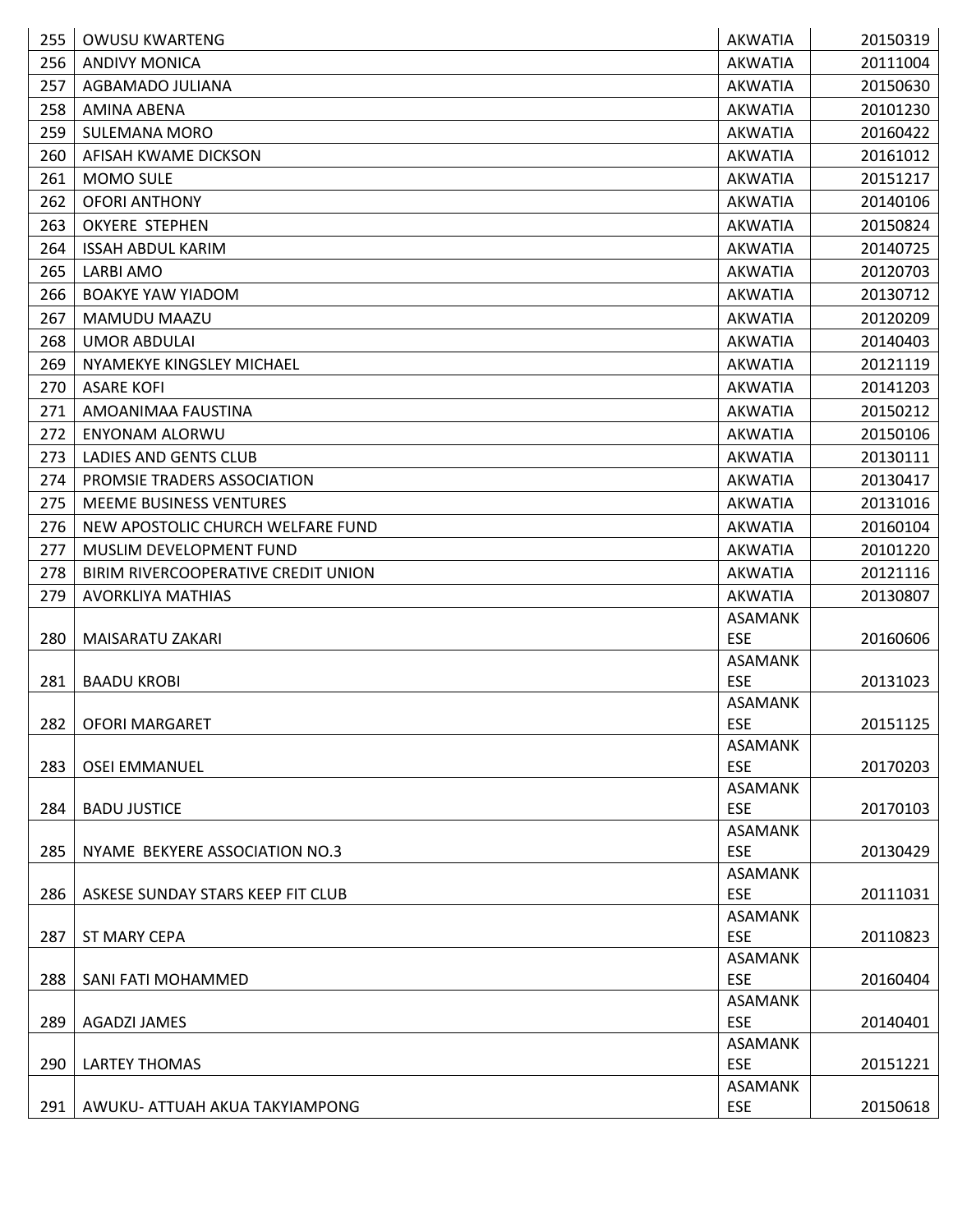|     |                               | ASAMANK                |          |
|-----|-------------------------------|------------------------|----------|
| 292 | AWUKU- ATTUAH KWADWO          | <b>ESE</b>             | 20150618 |
|     |                               | <b>ASAMANK</b>         |          |
| 293 | YAOTSE DUNCAN                 | <b>ESE</b>             | 20140428 |
|     |                               | <b>ASAMANK</b>         |          |
| 294 | PINTO JOYCE                   | <b>ESE</b>             | 20140129 |
|     |                               | <b>ASAMANK</b>         |          |
| 295 | DAKEFF FARM MANAGEMENT CO LTD | <b>ESE</b>             | 20150713 |
|     |                               | <b>ASAMANK</b>         |          |
| 296 | <b>ADEHYIE KUO</b>            | <b>ESE</b>             | 20170215 |
|     |                               | <b>ASAMANK</b>         |          |
| 297 | <b>ARKO TEI JOSEPH</b>        | <b>ESE</b>             | 20141021 |
|     |                               | <b>ASAMANK</b>         |          |
| 298 | ABRAHAM TEIKWAO               | ESE                    | 20160531 |
|     |                               | <b>ASAMANK</b>         |          |
| 299 | <b>WOOD ANTHONY</b>           | <b>ESE</b>             | 20161109 |
|     |                               | <b>ASAMANK</b>         |          |
| 300 | <b>ASARE MARTIN</b>           | <b>ESE</b>             | 20160913 |
|     |                               | ASAMANK                |          |
| 301 | <b>DUAMAKPOR SELASI</b>       | <b>ESE</b>             | 20160105 |
|     |                               | <b>ASAMANK</b>         |          |
| 302 | WEST AKIM MUNICIPAL EDUCATION | <b>ESE</b>             | 20161213 |
|     |                               | <b>ASAMANK</b>         |          |
| 303 | <b>ANTWI BILL BERKO</b>       | <b>ESE</b>             | 20160816 |
|     |                               | <b>ASAMANK</b>         |          |
| 304 | <b>ANTWI BLAIR BERKO</b>      | <b>ESE</b>             | 20160816 |
|     |                               | ASAMANK                |          |
| 305 | AMOAH DANKWAH                 | ESE                    | 20160816 |
|     |                               | <b>ASAMANK</b>         |          |
| 306 | <b>ADU DARKOA</b>             | <b>ESE</b>             | 20160523 |
|     |                               | <b>ASAMANK</b>         |          |
| 307 | <b>AGYEI KWAKU</b>            | <b>ESE</b>             | 20150212 |
|     |                               | ASAMANK                |          |
| 308 | MIRIKOA AFIA                  | <b>ESE</b>             | 20160113 |
|     |                               | <b>ASAMANK</b>         |          |
| 309 | <b>GPRTU OF TUC BRANCH 5</b>  | <b>ESE</b>             | 20130307 |
|     |                               | <b>ASAMANK</b>         |          |
| 310 | FIRST STOP GUEST HOUSE        | <b>ESE</b>             | 20150724 |
|     |                               | <b>ASAMANK</b>         |          |
| 311 | <b>OSEI DANIEL</b>            | <b>ESE</b>             | 20150730 |
|     |                               | AKIM                   |          |
| 312 | <b>TORKSON CHRISTIANA</b>     | <b>ACHIASE</b>         | 20150223 |
| 313 | <b>AMPOMAH MARK K</b>         | AKIM<br><b>ACHIASE</b> | 20160420 |
|     |                               |                        |          |
| 314 | <b>ASARE REGINA</b>           | AKIM<br><b>ACHIASE</b> | 20160915 |
|     |                               |                        |          |
| 315 | ASARE ISAAC                   | AKIM<br><b>ACHIASE</b> | 20150407 |
|     |                               | AKIM                   |          |
| 316 | <b>CHRISTS LITTLE BAND</b>    | <b>ACHIASE</b>         | 20160928 |
|     |                               |                        |          |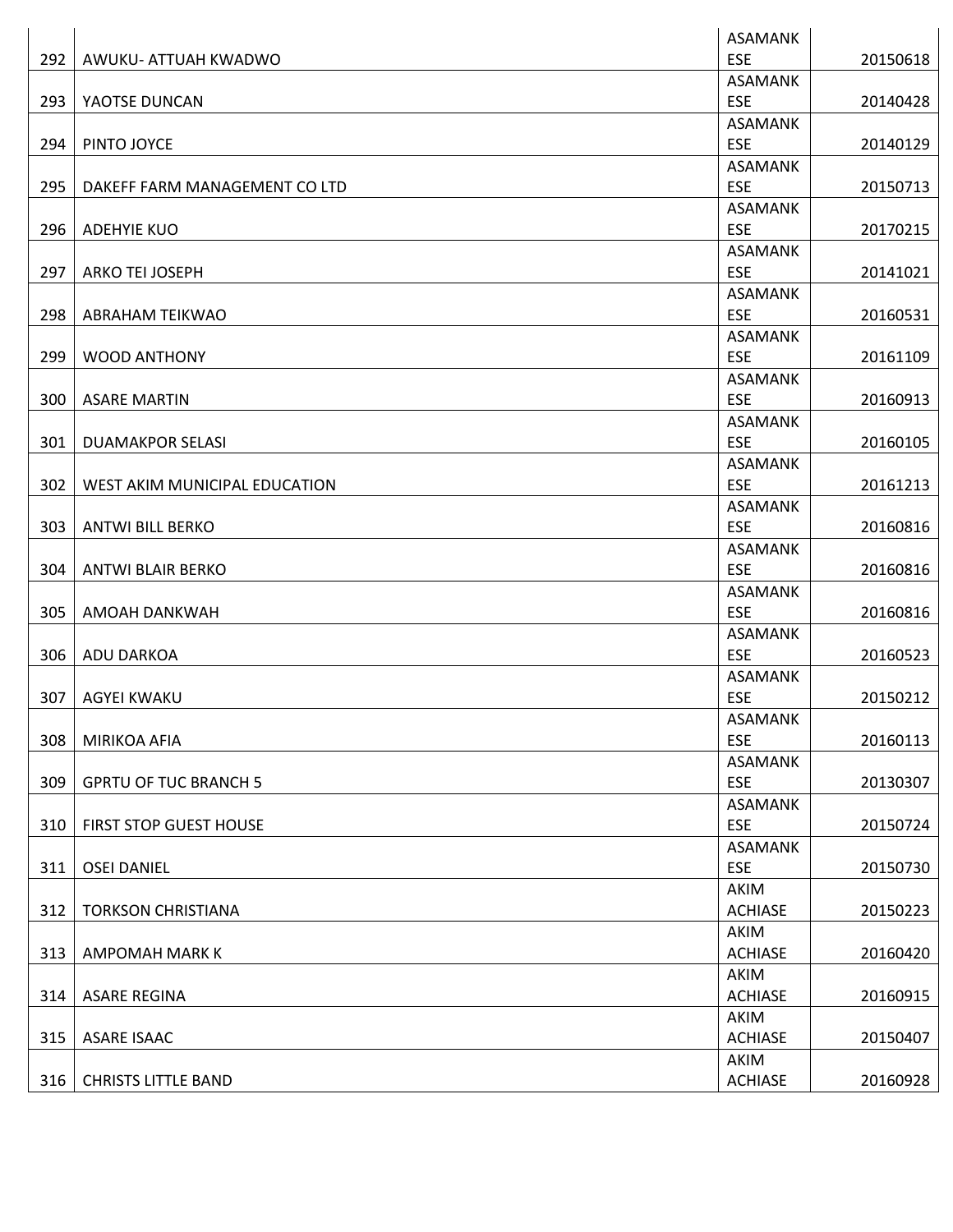|     |                                     | AKIM           |          |
|-----|-------------------------------------|----------------|----------|
| 317 | <b>KWAKYE</b>                       | <b>ACHIASE</b> | 20140730 |
|     |                                     | AKIM           |          |
| 318 | <b>MORO TAMINU</b>                  | <b>ACHIASE</b> | 20160725 |
|     |                                     | AKIM           |          |
| 319 | THE CHURCH OF PENTECOST(AKIM AWISA) | <b>ACHIASE</b> | 20160414 |
|     |                                     | AKIM           |          |
| 320 | FA AKOMAPA KORYE KUO                | <b>ACHIASE</b> | 20110426 |
|     |                                     | <b>AKIM</b>    |          |
| 321 | YUSSIF ABUBAKAR                     | <b>ACHIASE</b> | 20160907 |
|     |                                     | AKIM           |          |
| 322 | ACHIASE JUNCTION WATSAN COMMITTEE   | <b>ACHIASE</b> | 20161005 |
|     |                                     | AKIM           |          |
| 323 | <b>NTOW FRANK</b>                   | <b>ACHIASE</b> | 20150616 |
|     |                                     | AKIM           |          |
| 324 | ACHIASE BRANCH(KASU) STUDENTS UNION | <b>ACHIASE</b> | 20160830 |
|     |                                     | AKIM           |          |
| 325 | ADOMAA GRACE                        | <b>ACHIASE</b> | 20150729 |
|     |                                     | AKIM           |          |
| 326 | OPOKU CHRISTIANA                    | <b>ACHIASE</b> | 20130130 |
|     |                                     | AKIM           |          |
| 327 | <b>BUDUWAA FARMS</b>                | <b>ACHIASE</b> | 20130326 |
|     |                                     | AKIM           |          |
| 328 | <b>ENO MARY MMA KUO</b>             | <b>ACHIASE</b> | 20150612 |
|     |                                     | AKIM           |          |
| 329 | ASAWASE COCOA FARMERS ASSOCIATION   | <b>ACHIASE</b> | 20140627 |
|     |                                     | AKIM           |          |
| 330 | <b>ABABIO GRACE</b>                 | <b>ACHIASE</b> | 20160805 |
|     |                                     | AKIM           |          |
| 331 | PEACE AND LOVE ASSOCIATION          | <b>ACHIASE</b> | 20120330 |
|     |                                     | AKIM           |          |
| 332 | EYE NYAME 1                         | <b>ACHIASE</b> | 20121026 |
|     |                                     | AKIM           |          |
| 333 | <b>ODURO KWABENA FOSTER</b>         | <b>ACHIASE</b> | 20121003 |
|     |                                     | AKIM           |          |
| 334 | <b>NYAMEKYE CHARLES</b>             | <b>ACHIASE</b> | 20160628 |
|     |                                     | AKIM           |          |
| 335 | <b>OWUSUA BEATRICE</b>              | <b>ACHIASE</b> | 20160217 |
|     |                                     | AKIM           |          |
| 336 | <b>OPPONG JANET</b>                 | <b>ACHIASE</b> | 20160308 |
|     |                                     | AKIM           |          |
| 337 | <b>ARHIN BISMARK</b>                | <b>ACHIASE</b> | 20140422 |
|     |                                     | AKIM           |          |
| 338 | OBENEWAA REGINA                     | <b>ACHIASE</b> | 20161018 |
|     |                                     | AKIM           |          |
| 339 | ANIMA HELENA                        | <b>ACHIASE</b> | 20141231 |
|     |                                     | AKIM           |          |
| 340 | <b>AGYAPONG RHODA</b>               | <b>ACHIASE</b> | 20130828 |
|     |                                     | AKIM           |          |
| 341 | MILENORVISI HABORBOR ACHIASE        | <b>ACHIASE</b> | 20160711 |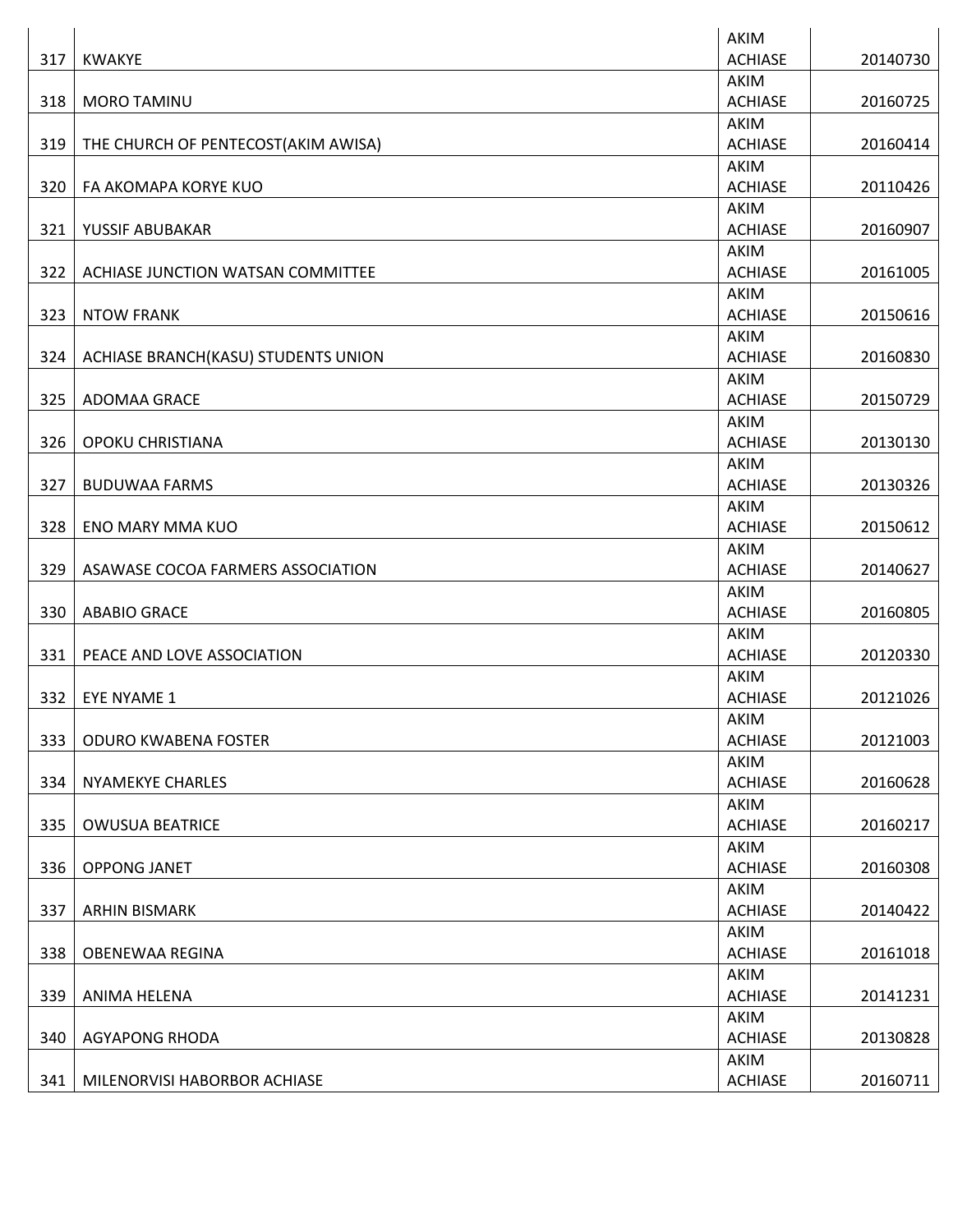|     |                                | AKIM           |          |
|-----|--------------------------------|----------------|----------|
| 342 | OFOSU JACOB                    | <b>ACHIASE</b> | 20141124 |
|     |                                | AKIM           |          |
| 343 | KARIKARI EDWARD KWASI          | <b>ACHIASE</b> | 20150218 |
|     |                                | AKIM           |          |
| 344 | <b>OKYRE MARY</b>              | <b>ACHIASE</b> | 20170210 |
|     |                                | AKIM           |          |
| 345 | <b>BAMFO JUSTICE OTENG</b>     | <b>ACHIASE</b> | 20160804 |
|     |                                | AKIM           |          |
| 346 | <b>OTENG JERRY KWAKU</b>       | <b>ACHIASE</b> | 20160804 |
|     |                                | AKIM           |          |
| 347 | <b>INSOR SUZZY</b>             | <b>ACHIASE</b> | 20160923 |
|     |                                | AKIM           |          |
| 348 | JUNGLERS WELFARE FUND          | <b>ACHIASE</b> | 20141027 |
|     |                                | <b>AKIM</b>    |          |
| 349 | <b>AMOAFO CYNTHIA</b>          | <b>ACHIASE</b> | 20150728 |
|     |                                | AKIM           |          |
| 350 | <b>KWARTENG JAMES</b>          | <b>ACHIASE</b> | 20170207 |
|     |                                | AKIM           |          |
| 351 | <b>DEPLA SAMPSON</b>           | <b>ACHIASE</b> | 20151119 |
|     |                                | AKIM           |          |
| 352 | <b>DARKO SAMUEL</b>            | <b>ACHIASE</b> | 20161005 |
|     |                                | <b>AKIM</b>    |          |
| 353 | PEACE AND LOVE FARMER GROUP    | <b>ACHIASE</b> | 20160526 |
|     |                                | AKIM           |          |
| 354 | AMOAH ROBERT KWASI             | <b>ACHIASE</b> | 20160115 |
|     |                                | <b>AKIM</b>    |          |
| 355 | APPIAH-ASANTE KWADWO           | <b>ACHIASE</b> | 20160922 |
|     |                                | AKIM           |          |
| 356 | <b>VOICE OF THE LORD YOUTH</b> | <b>ACHIASE</b> | 20160905 |
|     |                                | AKIM           |          |
| 357 | <b>OHWANE ALEX</b>             | <b>ACHIASE</b> | 20110830 |
|     |                                | <b>AKIM</b>    |          |
| 358 | <b>AGYEI OHEMENG</b>           | <b>ACHIASE</b> | 20120802 |
|     |                                | AKIM           |          |
| 359 | <b>ANORIKA PAUL</b>            | <b>ACHIASE</b> | 20120516 |
|     |                                | <b>AKIM</b>    |          |
| 360 | <b>AGYEI KOFI</b>              | <b>ACHIASE</b> | 20110325 |
|     |                                | AKIM           |          |
| 361 | ABROKWAH LIVINGSTONE           | <b>ACHIASE</b> | 20160331 |
|     |                                | AKIM           |          |
| 362 | <b>BOAKYE YIADOM</b>           | <b>ACHIASE</b> | 20121002 |
|     |                                | AKIM           |          |
| 363 | <b>BATTONBIE ISSAHAKU</b>      | <b>ACHIASE</b> | 20101217 |
|     |                                | AKIM           |          |
| 364 | OKYERE EMMAMUEL                | <b>ACHIASE</b> | 20131224 |
|     |                                | AKIM           |          |
| 365 | PEPRAH ERIC                    | <b>ACHIASE</b> | 20170131 |
|     |                                | AKIM           |          |
| 366 | ASAMOAH ADELAIDE               | <b>ACHIASE</b> | 20151125 |